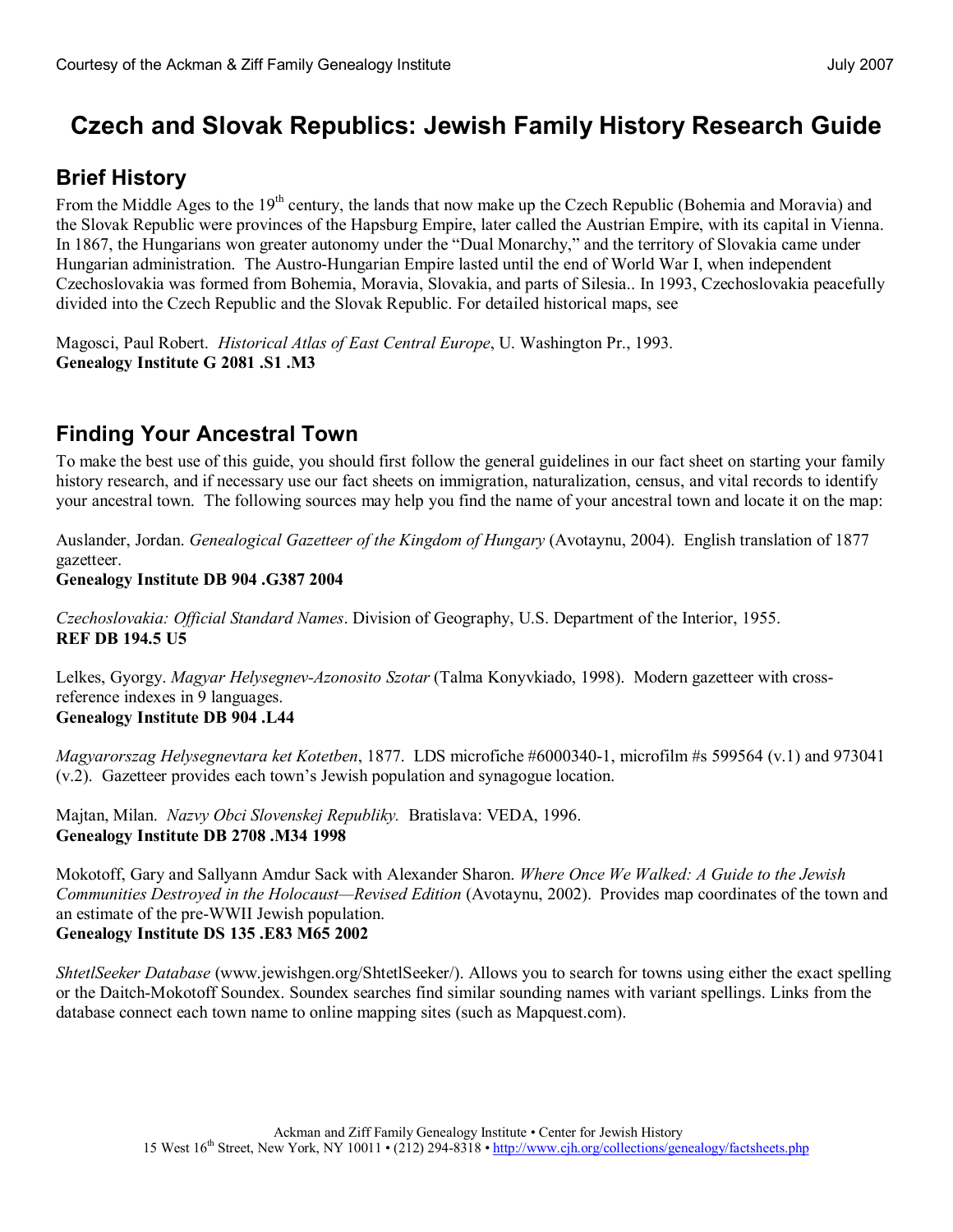## **Finding Records**

### **Family History Library (FHL) of the Church of Jesus Christ of Latter-Day Saints (LDS)**

The FHL has microfilmed some vital records for towns formerly in Hungary. To identify the relevant microfilms, do a "Place Search" in the FHL Online Catalog, **[www.familysearch.org/Eng/Library/FHLC/frameset\\_fhlc.asp](http://%20www.familysearch.org/Eng/Library/FHLC/frameset_fhlc.asp)**, using the town name, and again using the province name. For a list of microfilms on long-term loan at the Ackman & Ziff Family Genealogy Institute, see [www.jgsny.org/microfiche.htm](http://www.jgsny.org/microfiche.htm). Additional films are available through our short-term loan program, or at any LDS Family History Center (FHC).

### **Czech Archives**

For a detailed overview of the many records available for Bohemia and Moravia, see the article "Getting Started with Czech-Jewish Genealogy," on the website of the Austria-Czech Special Interest Group, a group of researchers with roots in the region, at **[www.jewishgen.org/AustriaCzech/](http://www.jewishgen.org/AustriaCzech/)** . The main source of vital records, books of Jewish families in particular towns, and other records is the State Central Archives:

State Central Archives in Prague

| Records up to 1850:     | Records since 1850:       |
|-------------------------|---------------------------|
| Statni ustredni archiv  | Narodni archiv v Praze    |
| Tr. Milady Horakove 133 | Archivni 4                |
| CZ-1662 Praha 6         | 149 01 Praha 4 - Chodovec |
| Czech Republic          | Czech Republic            |
|                         | www.nacr.cz/              |

For addresses of regional Czech archives, see the "Gundacker List" at **[www.jewishgen.org/AustriaCzech/towns/gundframe1.html](http://www.jewishgen.org/AustriaCzech/towns/gundframe1.html).**

The Jewish Museum of Prague also holds many Jewish records:

Jewish Museum of Prague Zidovske muzeum Praha U stare skoly 1 110 01 Praha 1 Czech Republic Phone: +420 2 24819456  $Fax + 420$  2 24819458 [office@jewishmuseum.cz](mailto:office@jewishmuseum.cz) **[www.jewishmuseum.cz/aindex.htm](http://www.jewishmuseum.cz/aindex.htm)**

For a detailed listing of the museum's holdings, see Jan Herman, "The Jewish Community Archives from Bohemia and Moravia," *Judaica Bohemiae*, Vol VII. **LBI DS135.C95 J82, YIVO 15/9038**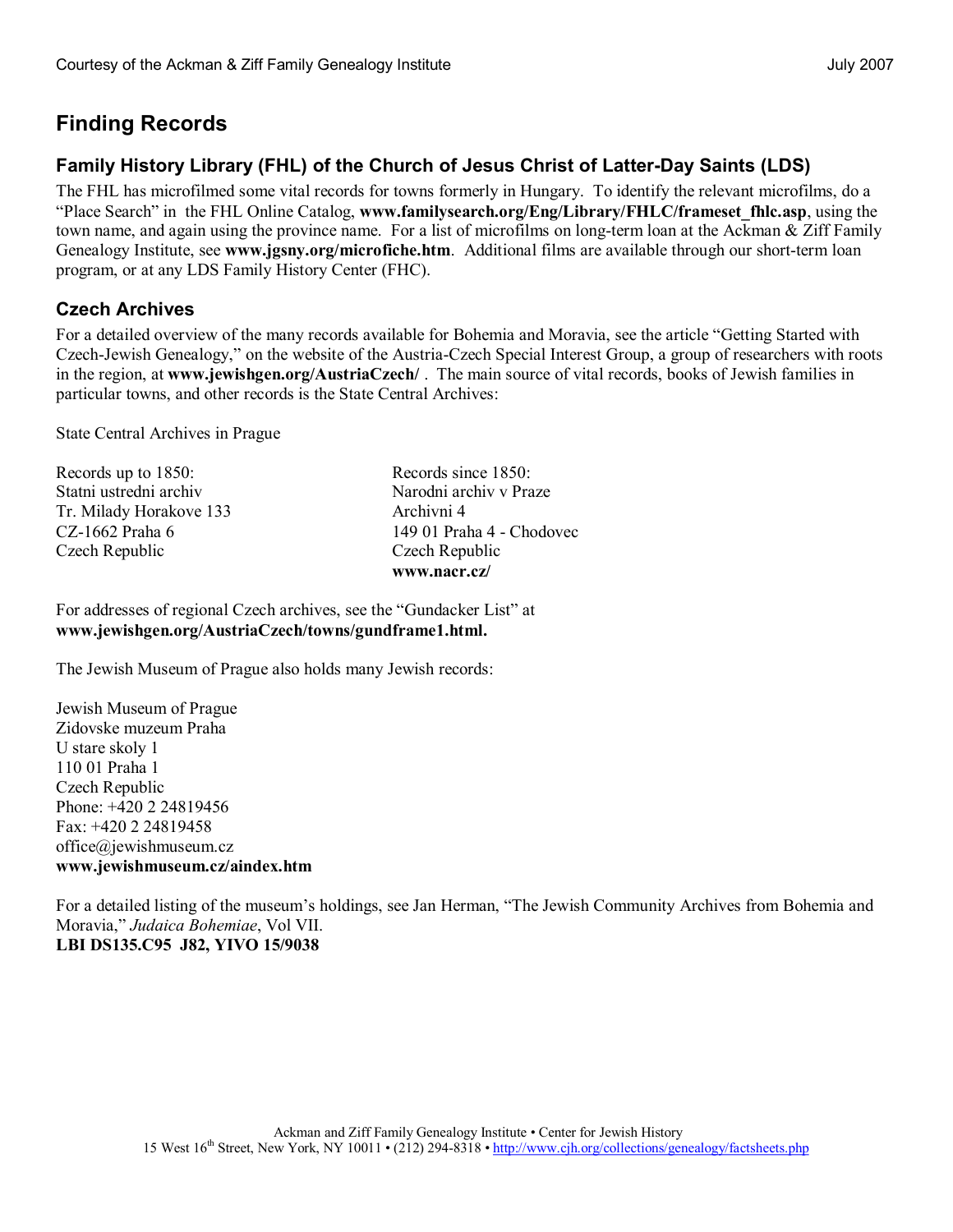#### **Slovak Archives**

For the holdings of archives in Slovakia, see:

*Jewish Vital Statistics Records in Slovakian Archives*. Index to Jewish birth, marriage and death records located in archives of Slovakia, listing Jewish records alphabetically by town. **YIVO microfiche**

Kollarova, Zuzana and Jozef Hanus. *A Guide to the Slovak Archives.*(Universum, 1999) **Genealogy Institute CD 1169.6 .K65**

Saramanyova, Jane. *Cirkevne Matriky na Slovensku Zo 16.19.* (Odbor Archivnictva Ministerstva Vnutra SR, 1991). Provides a list of parish registers—including Jewish registers—in Slovakia from the  $16<sup>th</sup>$  to the  $19<sup>th</sup>$  century. This book can be consulted at the New York Public Library Humanities and Social Science Library, Fifth Avenue at  $42<sup>nd</sup>$  Street.

The Slovak National Archives address is:

Slovensky narodny archiv Drotarska cesta 42 817 01 Bratislava Phone: +421 2 67298111, 62801178,-81,-83,-85 Fax: +421 2 6280 1247 [archiv@sna.vs.sk](mailto:archiv@sna.vs.sk) **[www.civil.gov.sk/snarchiv/](http://www.civil.gov.sk/snarchiv/)** 

### **Sources at the Center for Jewish History**

Below is a partial listing of genealogical and historical sources relating to the Czech and Slovak lands at CJH. Many additional family histories, memoirs, historical works, photographs, and sound recordings can be found in the collections of the CJH partners. To locate further resources, consult the various catalogs and reference staff.

In particular, the Leo Baeck Institute (LBI) possesses many memoirs and other archival materials from or about the German-speaking Jewish communities of Bohemia, Moravia, Slovakia, and Silesia. Catalog records for these materials incorporate many finding aids, including box lists, folder lists, and inventories, along with extensive subject headings for names of places, families, and individuals. The Center for Jewish History online catalog is available at **[http://catalog.cjh.org](http://catalog.cjh.org/).**

#### **Archives**

*Rabbinical and Historical Manuscripts Collection, 15671930*. While most of this collection of mixed provenance consists of rabbinic bound and unbound manuscripts, correspondence, responsa, and other items, there are some community records. These include inscriptions from tombstones in Mislic, 1785-1877 and Prague, 1740-1785. There is an inventory in English. **YIVO Archives RG 128**

*Territorial Collection for Czechoslovakia*. This collection includes materials on the Theresienstadt ghetto (Terezin), including birth and death records for 1942. There is an inventory in English. **YIVO Archives Record Group 116—Czechoslovakia**